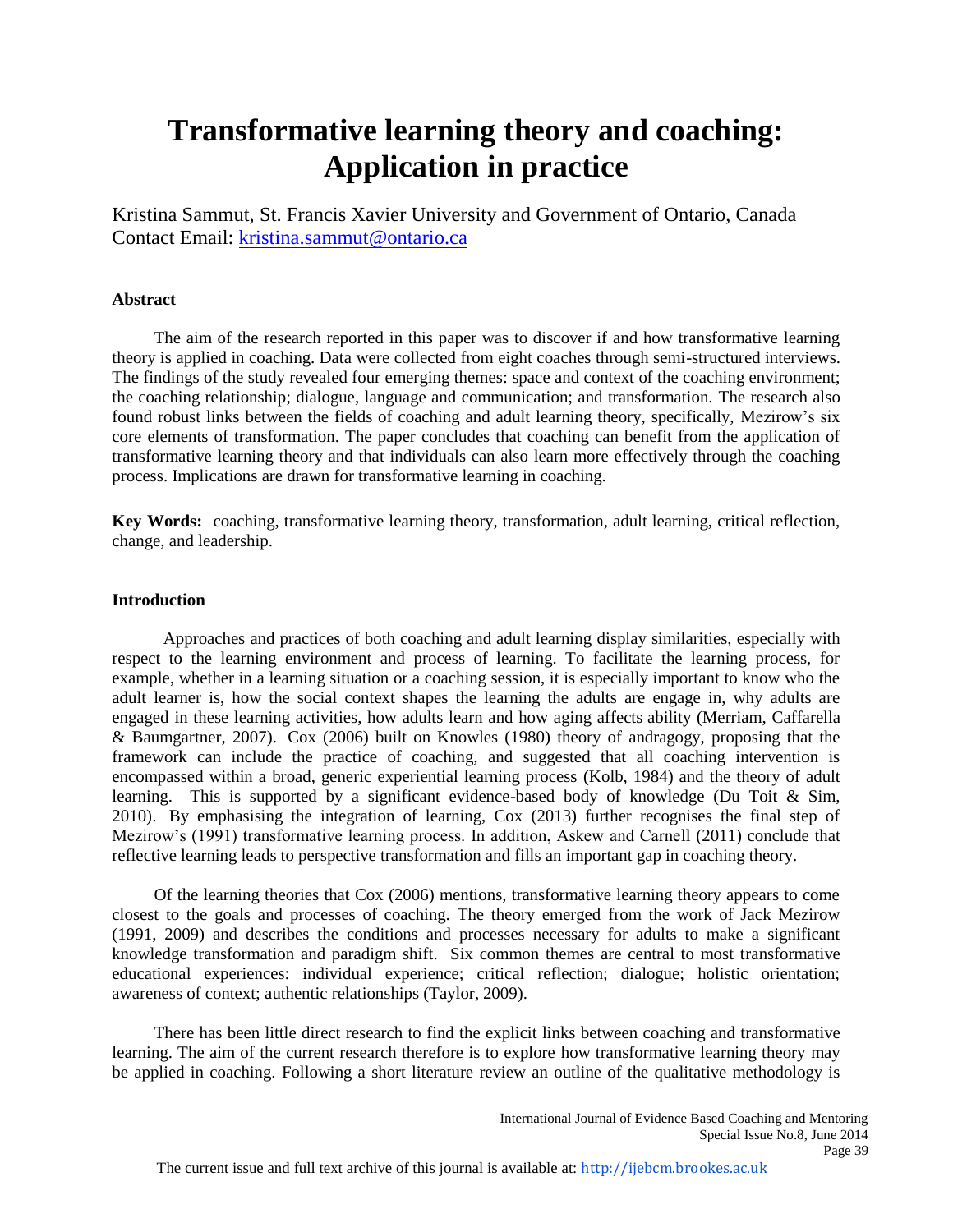given. The findings section then discusses the adult learning themes that emerged and makes links between coaching and Mezirow's theory of transformation.

The origins of coaching can be traced back to discourses of philosophy, education, psychology, sports coaching, and organisational development (Du Toit  $\&$  Sim, 2010). The philosophical roots of coaching derive from human psychology, and as Stober (2006) suggested, many of the values and assumptions of coaching are underpinned by a humanistic perspective. Cox (2006, 2013) elaborated further that coaching is a facilitated, dialogic reflective learning process and its popularity has risen due to needs of individual nature to be overcome by complex societal situations.

Selman (1998) acknowledged that adult and lifelong learning has been taken up to a degree never before experienced, by those working in workforce development, citizenship, social development, organisational strategies and management training. However, little is known about the unique challenges that emerge in these contexts (Taylor, 2007), and even less has been studied about the links to coaching. The literature demonstrates that there is a gap in the research looking at the effects of adult learning theory on coaching, in terms of theories, practices and benefits. In this paper I propose that the rapidly growing field of coaching would be improved by the application of the historically rooted theories of adult education, especially transformative learning theory. This study examined whether these theories and practices have been (however indirectly) helpful to coaching practice and if they facilitate learning in adults.

#### **Methodology**

The research was conducted using an interpretive philosophical foundation, and analysis. Reality is subjectively socially constructed based on context and through active participation in processes (Merriam, 2009). Research and theory are generated from the empirical data collected during the research period to explain human action in specific contexts; knowledge can also be derived from multiple perspectives.

The study participants comprised coaches who had provided coaching services for at least two years on an individual basis; practiced transformational coaching in any context (coaching executive, life, business); and had approximately 100 hours of coaching practice (a standard set by the International Coaching Federation for minimal certification). A purposive selection strategy was used and the coaches were found through a number of means. 35 potential participants were garnered from the groupings.

The invitations to participate outlined the purpose of the study and the role as a participant. Eight coaches were selected by a purposive selection strategy from a pool of 570 people. The study took place over six weeks. Participants received questions in advance and signed consent forms for privacy and data integrity.

Data were collected through individual semi-structured interviews, observation and audio recording. Interviewing helped to me work with participants to understand the transformative learning dimensions of their practice. Several forms of triangulation were used to help ensure internal validity of the study. Strategies included: observation; semi-structured interviews and follow-up; audio recording, followed by written transcriptions and having participants verify their transcribed findings for accuracy; and my own experience.

The interview questions were designed to address aspects of the participants' understanding and knowledge of adult learning; transformative learning; if/how their coaching methodologies help facilitate learning, change and transformation; their experiences as a coachee and how their learning experiences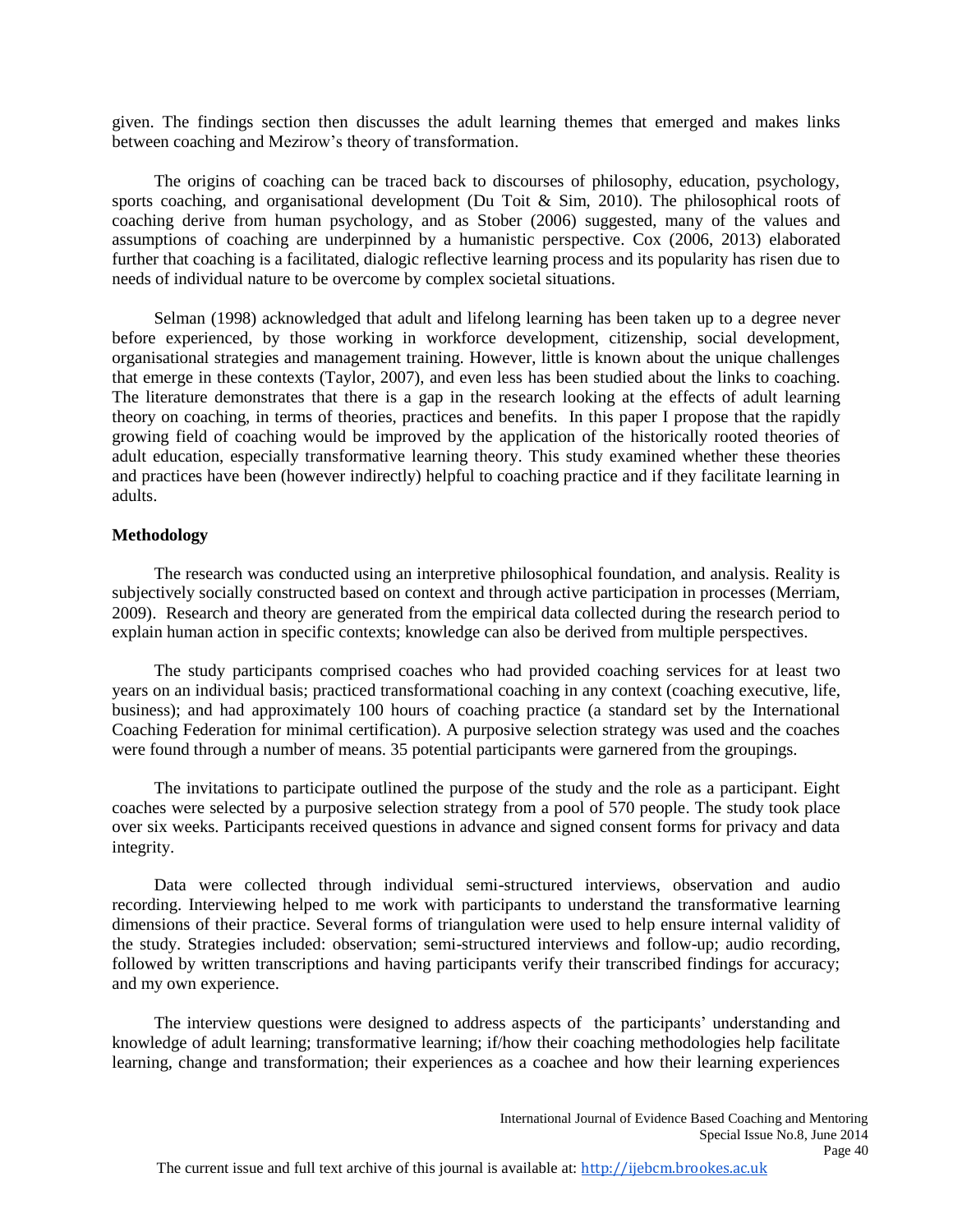influence the coaching environment; coachee readiness; how they foster transformative change; how they engage coachees in difficult moments; how dialogue creates ease and flow in the coaching conversation; how they ensure coaching is free of coercion; if coaching facilitates more effective and efficient learning; and if coaching can help adults achieve transformation of perspective.

## **Participants**

All of the participants were female and their coaching specialties varied from business, leadership, and life coaching; many focused on leadership coaching. All of the coaches were founders of or are a partner in a coaching/consulting organization as shown in Table 1. Participants also all had formal coaching education from varying and multiple institutions and accrediting bodies. Pseudonyms were used to protect identities.

| Pseudonym | <b>Formal</b><br><b>Experience</b> | <b>Coaching Speciality</b>                                       | <b>Primary Work Context</b>                                      | <b>Formal Coaching Education</b>                                                                                   | <b>Preferred Coaching</b><br><b>Methodology</b>                                                 |
|-----------|------------------------------------|------------------------------------------------------------------|------------------------------------------------------------------|--------------------------------------------------------------------------------------------------------------------|-------------------------------------------------------------------------------------------------|
| Mary      | 18 years                           | Leadership/Life Coaching                                         | <b>Principal Coaching/Training</b><br><b>Consulting Business</b> | CTI, Adler, Coachville, The<br>Coaching Group, WABC, IFC<br>Conferences                                            | Mixed Method                                                                                    |
| Valerie   | 5 years                            | HR Consulting and<br>Coaching                                    | Principal HR Consulting and<br><b>Coaching Business</b>          | Adler School of Coaching,<br>ICF<br>Certified                                                                      | Adler Methodology                                                                               |
| Susan     | 14 years                           | Coaching in Organziations                                        | President & Coaching Practice<br>Leader                          | Coaching Training Institute, CTI,<br>Corporate Coach U,<br>PCC. ICF                                                | <b>GAP Model</b>                                                                                |
| Debra     | 21 years                           | Organizational/Executive<br>Coaching                             | Founder of Consulting and<br>Coaching Business, Professor        | <b>Gestalt Coaching, Fielding</b><br>Evidenced-Based Graduate<br>Coaching Program                                  | <b>Mixed Method</b><br>(Unit of Work)                                                           |
| Joanne    | 12 years                           | <b>Conscious Transformation</b><br>Coaching                      | Principal, Coaching Business                                     | Ericson College, ICF Certified                                                                                     | Creative conscience and<br>transformation - mixed<br>learning, pastoral and<br>coaching models. |
| Delores   | 12 years                           | Leadership/Life Coaching                                         | Large Consulting Firm &<br>Independent Coach                     | Adler School of Coaching, ICF<br>Certified                                                                         | <b>Mixed Method</b>                                                                             |
| Katherine | 18 years                           | OD Consulting,<br>Leadership/Executive<br>Coaching/Life Coaching | Own Coaching/Facilitation<br><b>Consulting Business</b>          | Co-Active Coaching - (CTI),<br>Neuroscience, Consciousness<br>and Transformation Coaching,<br><b>ICF Certified</b> | <b>CTI Framework</b>                                                                            |
| Lisa      | 4 Years                            | <b>Business Coaching/Life</b><br>Coaching                        | Partner in Training & Coaching<br><b>Business</b>                | <b>Board Certification Master</b><br>Practicitioner Training, NLP<br>Coaching in timeline therapy<br>and hypnosis  | <b>Timeline Therapy</b><br>Intervention<br>(NLP/timeline therapy<br>techniques/hypnosis)        |

# **Table 1 – Participants**

Data were analysed through a six-step process (Lichtman, 2013). The six steps consisted of: initial coding; revisiting initial coding; developing an initial list of categories; modifying the initial list based on additional rereading; revisiting categories and subcategories; and moving from categories to concepts. The data were analysed through a process of reading and re-reading the data, transcribing and identifying major themes. Categories were then formed from the major themes identified.

Analysing transcripts, field notes, and my own research journal, I derived over 500 initial codes from the eight participants. Findings were analysed individually and collectively and in an iterative process. Major topics and categories were formed while others became subsets of these topics and placed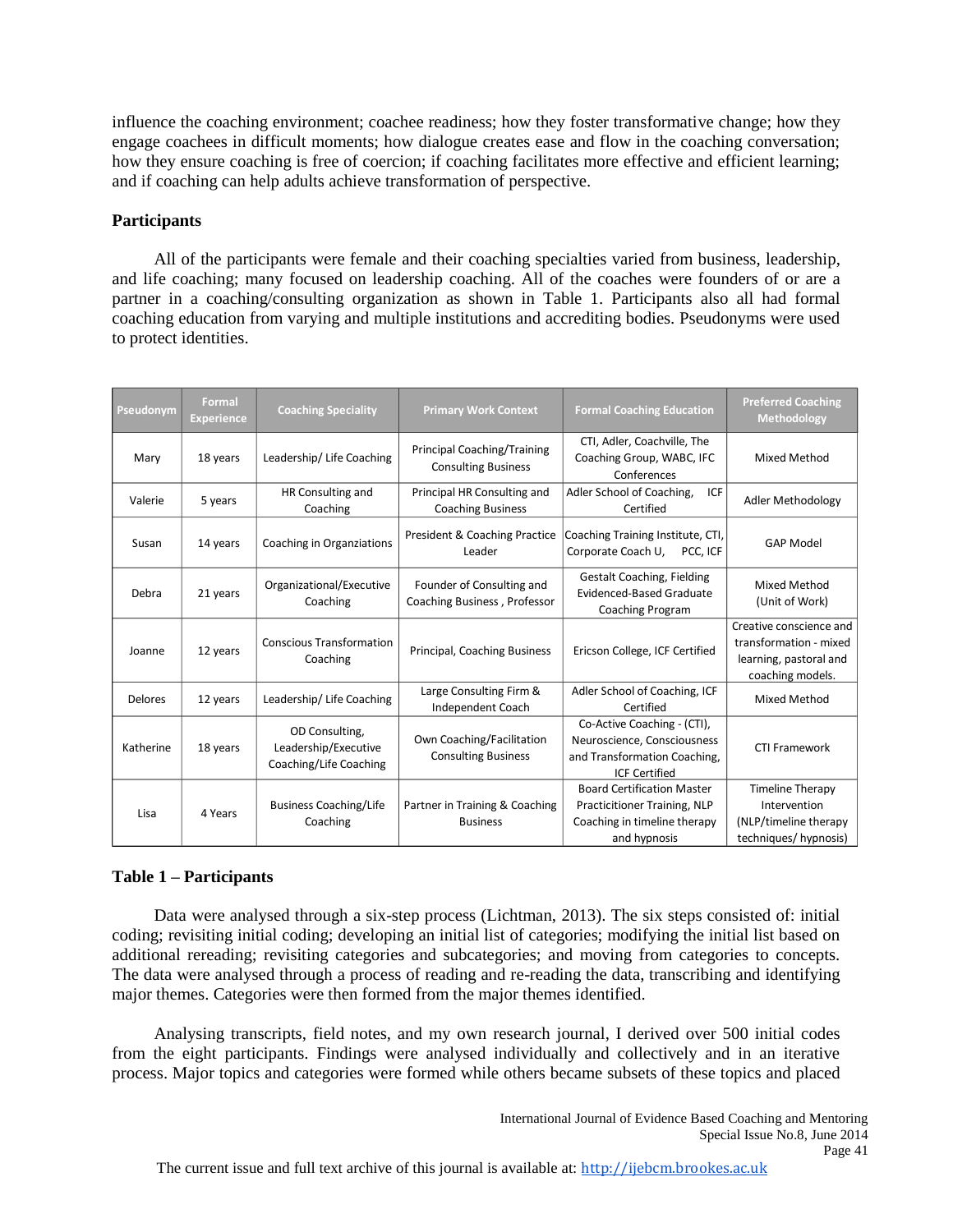in a hierarchy. Redundancies were removed and critical elements were identified and ranked. I formed the final concepts through a horizontal analysis of the remaining categories.

## **Findings**

Participants were asked questions about their experiences with coaching both as coach and a coachee. Six of my 11 questions centered on the facilitation of transformative learning. I focused on several core areas of coaching that were most connected to transformative learning: experience; critical reflection; dialogue; and holistic experience. From the participant's responses, four themes were identified: space and context of the coaching environment; learning and the coaching relationship; dialogue, language and communication; and transformation. The first theme that emerged from the analysis was the overarching space and context of the coaching experience.

## **1. Space and Context of the Coaching Environment**

All participants described the emotional environment similarly as a "safe" or "sacred place." Participants collectively identified six common elements: a safe place; a sounding board; nonjudgmental; no repercussion; the trusting relationship/given permission; active listening. Mary, a seasoned coach with over 18 years of experience, brought valuable insight to the coaching context, saying: "I probably know more about some individuals than their spouses do because the environment is created for them very safe. There is a trusting relationship that we have." Joanne, an experienced coach, emphasised the importance and commitment to this space "it's the idea that I create an environment, a safe place and I give people active listening more than anything…that's really a space for people to find the answers in themselves." Later Joanne brings more depth to her understanding of sacred "sacred, not in a religious sense…its unique, personal, its special, its non-judgmental, its open but contained and confidential, not to leave the room."

A unique finding and perhaps an outlier to the study was in the data shared by Lisa, an NLP coach. NLP coaching is predicated upon coaching through the unconscious mind. Lisa had independent perspectives compared to other participants who work at the conscious level. In her NLP coaching practice Lisa describes '*holding space'* as holding the emotional space for the client to succeed. She confirmed, "If we can't see their [the client's] success and believe in their success, the client will pick up through their sensory acuity." Lisa was the only other coach to reference the ideal position of building inter-dependence in relationships. Participants referred to the space in the context both physically and non-physically. Joanne was very explicit in her understand and knowledge of space. "That it's really more of a space for people to find the answers in themselves." She expressed confidence and understanding of how the interpersonal space between the coach and client can impact the effectiveness of the dialogue. She shared "Because as soon as I start thinking about myself [while the client is talking] I admit I don't listen…I'm not in the interpersonal space because that's what the sacred space is – the space between two people." Valerie also recognized both elements of the space in support of her own growth through awareness "it's to give me the physical and mental space to explore, free of judgment, free of attachment to what option you choose to do, and what it means for me, not you interpreting what it means for me." Valerie's example gives credibility to the importance of both emotional and physical space.

The coaching context is also distinct in defining the physical space and parameters of the environment. Of critical importance to the physical environment is that priority is placed on setting time aside to schedule a mutually agreed upon time for the coaching session. In this example Valerie recalled what she provides for her clients and recognized the physical aspects of the environment: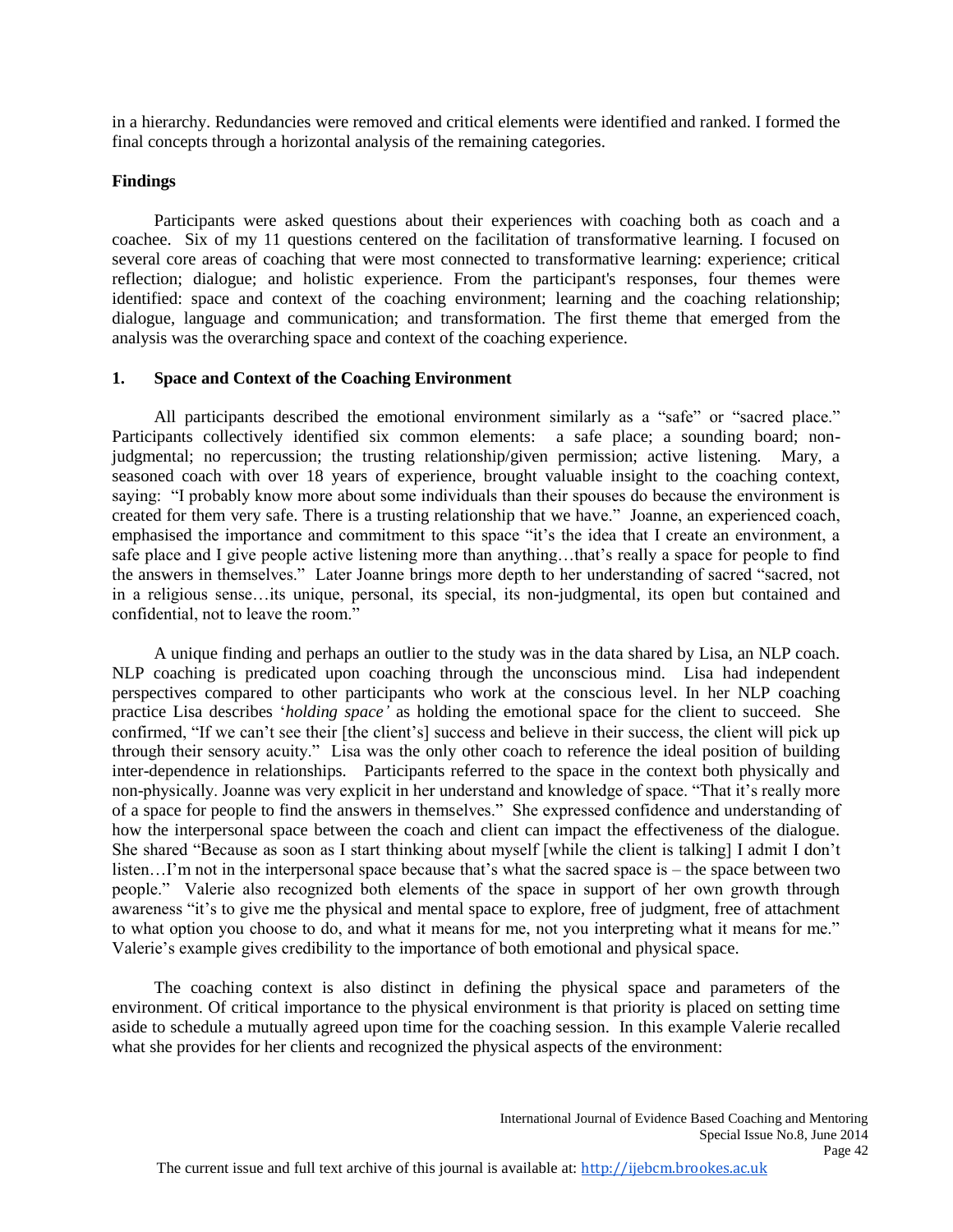In a physical aspect it is the time, dedicated time, one-on-one time in an environment that is conducive for quiet and conversation that allows coachees to feel important, that their issues are important, to feel a priority.

It could be concluded that there is a much deeper and authentic commitment to the space created and shared between the coach and client – revealing the dimensions of the coaching context. The coach is responsible for setting the context for the conversation.

## **2. Learning and the Coaching Relationship**

The research data suggests that coaching is unique for its reversed role of power in the relationship when compared to traditional and non-traditional forms of learning, personal development and consulting. Power resides with the coachee and the coaching relationship, not with the coach. It is negotiated in the agreement. Thus, conflict is not a 'bad', limiting or demeaning word in coaching: in coaching, coachees often come to expose conflict, help someone through it, and dismantle it. The coaching relationship also offers both accountability and freedom.

The issue of safety also appears vital. Lisa identified: "It's really important to me for the client to feel safe...the relationship needs to be free of fear". Katherine, an organizational development consultant and co-active executive coach, also provided further description of the relationship:

It's a design alliance, talking, setting up this thing that's separate from you and me and it's an entity – we both contribute to it … you don't get to be wrong, I don't get to be wrong. It's a flexible relationship, and non-judgmental; there is curiosity, openness – and a process to move into dialogue through this lens. This environment fosters trust.

Katherine also reflected on her own experience of being coached: she said that the experience had made her more accountable to herself than she used to be. This was important for Katherine who has a holistic approach to life and coaching.

Lisa recognized the importance of being present in the coaching experience when fostering transformation for her clients: "If we've got too much going on with ourselves, we're not actually in a position to be coaching." The concept of presence involves being aware of projection: "whatever is hidden in me will get mirrored out onto the person around me. The point is to make sure you're absolutely present for the clients, and you are not putting words in their mouth, and that you're not getting in the way."

Participants also acknowledged the concept of the personal power of the coachees. Lisa explained:

If you think that the situation you're in was created on the outside and it's happening to you, and that *life* happens to you, then you don't believe you've got the power to change it. So by taking accountability and realize[ing] that *you* happen to *life*, now you have acquired the personal power to make the change.

According to Lisa, frames are the learning that the client needs in order to proceed. Examples of frames include helping them understand the conscious and unconscious mind and how they work together; helping them understand personal power and cause and effect. Participants also identified authenticity as important in the relationship.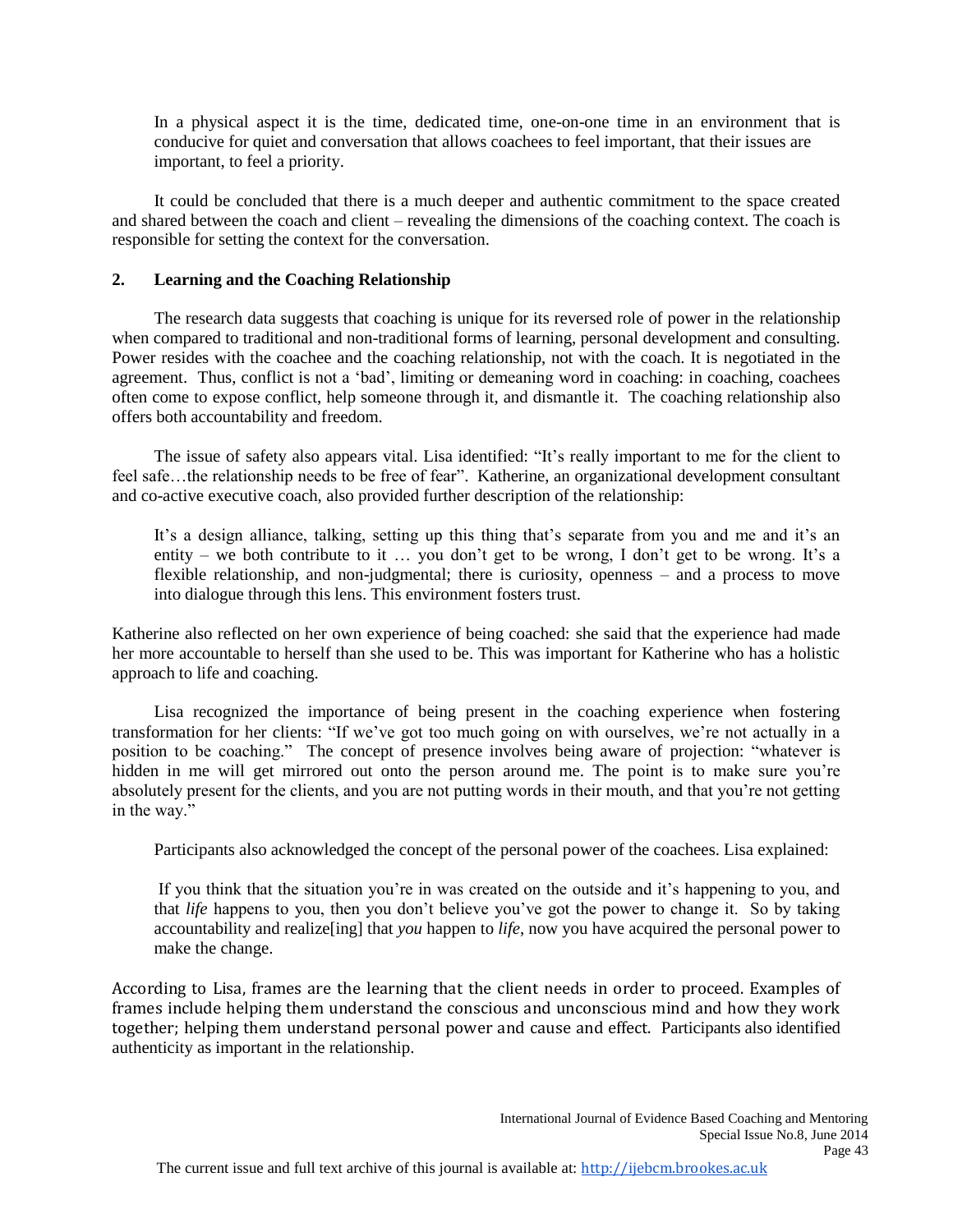Authenticity is very important [to me]…I in turn would hope that my client will be authentic with me. If you're not authentic about a situation how can you modify it? …I will always be totally honest with the client....I don't sugar coat, I say it like it is. I am a real straight shooter and have a tendency to attract more male clients than I do female, and I am not sure what that's about. (Mary)

A dominant finding was that in a coaching relationship clients are in charge of their own agendadriven learning. Adults learn more effectively in coaching "because they create their own forward movement rather than someone imposing an activity on them, without their input (Mary)." Each participant had her own purpose, her own reason for being a coach. The purpose of coaching provides a framework for coaches from which they lead their practice. Understanding what meaning a coach brings to her purpose helped me as a researcher understand their philosophical views, and how they influenced and experienced the learning environment. All participants mentioned the idea of helping an individual learn and move through something. Each participant interprets the reason or rationale as to '*why?'* from her own perspective. Whether that be an obstacle, as Lisa and Joanne suggested, or "blocks" according to Joanne. Katherine, Delores and Debra communicated their view of evolving for a greater purpose, to be, as Katherine puts it, "the best they can be in the world" or as Debra suggests: "a positive change and growth for the client".

All coaches advocated customization of the coaching experience and putting the client first. Delores described her practice:

I let every coachee customize his[her] learning environment. I create an environment whereby they create their own learning environment so then they are on the driving seat of the coaching. [I ask] What is the goal and objective of the individual, what do they desire? What is the need? Where do they need to go? I do not use a one size fits all scenario at all. I customize for each individual's personal circumstances […] coaching is about the individual.

Similarly, Mary confirmed: "It's about the person who's being coached" and Joanne explained: I always try to show them [my client] that it's a '*we'* not '*you'* or '*I'*, that I'm here to help them so it's a '*we'* relationship.

A central concept that came through the interviews was that the coaches placed the needs of their clients ahead of their own. Trust is paramount in the coach-client relationship to foster learning and development. Trust is also earned. A candid example of a putting the client first is shared by Mary, who boldly demonstrated her unwavering advocacy for a coachee: "Please help me understand how it benefits you to bullshit me?" Comparably, Lisa, the NLP coach, said, "when people are feeling trusted, coaches can take chances and change requires risk". The failures from taking risks are experiential learnings that the client can use for development, with the aid of the coach for support.

A critical challenge participants found in their coaching within organizations is the ongoing question of who the client is, especially when larger organizations are involved. How do coaches ensure the coaching experience is free of coercion? Sophie shares how she would handle this situation in a corporate coaching engagement:

to make sure it is free of coercion is to make sure the sponsor [organization] has to understand that the coachee has a choice in [choosing] the coach. If the sponsor provides the mandate for the coaching then the coachee has to subscribe to that and contractually agree … so [the client] may know it might be career limiting if they say no. In that case through, through the coaching I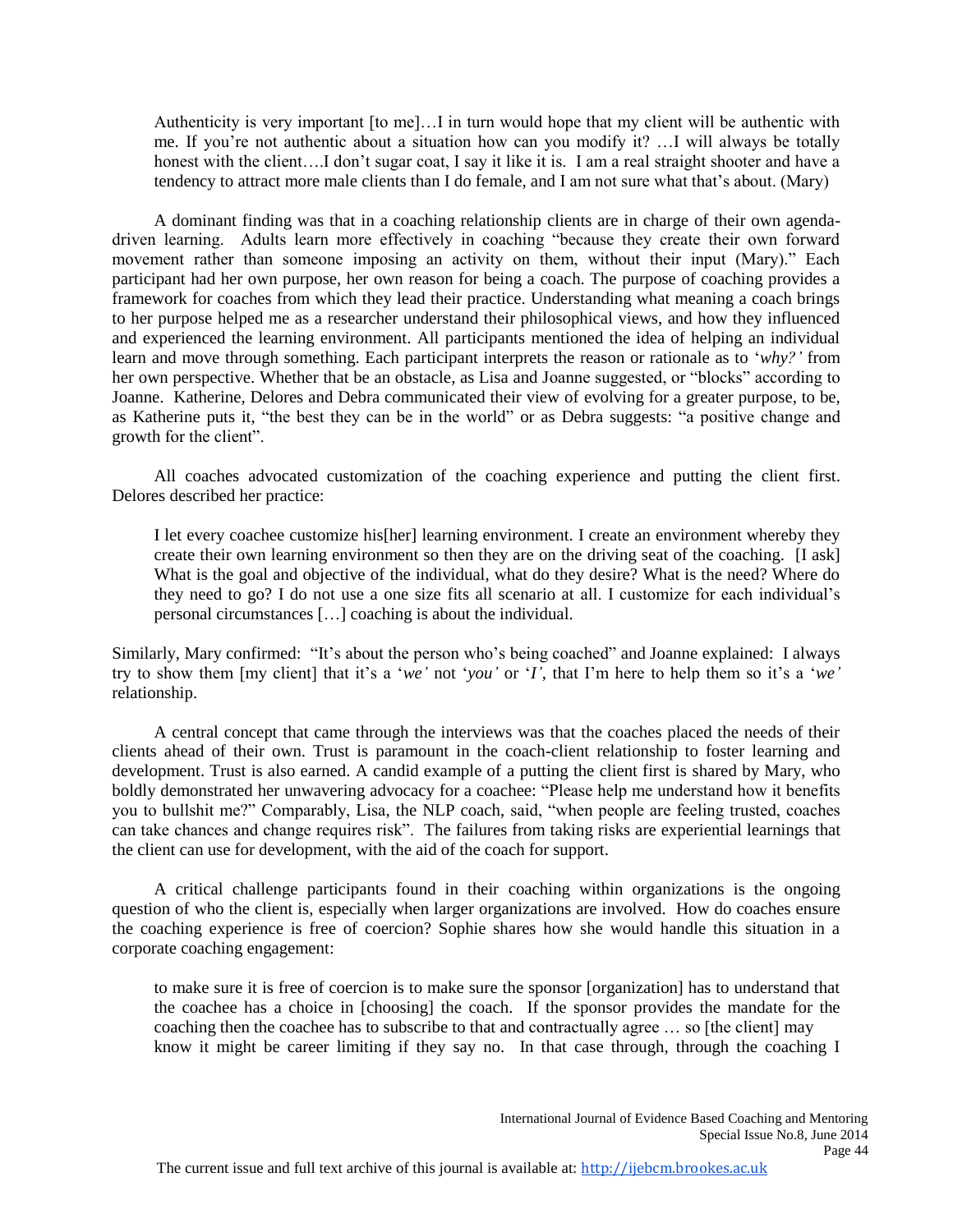think the coach knows that [the client] is not developing trust, you're not developing rapport, your coaching is going nowhere."

When participants were asked about learning within the coaching environment, several collective findings emerged about the nature of learning:

#### *Learning takes place over time*

Delores has gained unique insight from her years of experience in change leadership, training, and human recourses and explained: "In order for learning to really happen it was this idea that learning takes place over time and there is not really much a classroom can do. I find coaching an excellent sort of continuation of that for myself." She also believes that much learning occurs in the time between sessions: "It can often be the in the times between coaching sessions".

## *Learning in coaching is a process*

Valerie expressed how coaching is a learning process: "Through this process they [clients] learn about themselves in terms of their self-work, their confidence level, what they want, relationships, and things like that". Debra also shared her perspective: "The process for the learning of the change is by supporting the client to discover for him or herself through inquiry". Delores shared, "I would say that every single client that I have ever coached has completed a learning journey through participating in coaching, and it's always 100 percent".

## *Coachees discover learning for themselves*

Joanne's experience captures her coaching philosophy: "Me telling them is not as nearly effective as me showing them", while Mary explains how important holding on to her insight is for the client: "I could have told you that 20 minutes ago, but it would not have been as impactful for you as it was for you discovering it for yourself". Valerie was also able to highlight how learning is not always easy: "How do I choose to learn in a case when I'm feeling uncomfortable? When I become aware that I am feeling uncomfortable? What do I do to help my learning process? "

## **3. Dialogue: Language and Communication**

The significance of dialogue and language came to the forefront when undertaking the interviews. While I had referred to those obtaining services from coaches as "coachees", all participants referred to their coachees as "clients". There were also key words in the interviews that generated uncertainty in participants. Delores wanted to clarify and define the word *issue.* "I would never use the word 'issue' in a coaching framework", she said. Instead, she explained how she would reframe the question using *insight: "*I would ask … how I help coachees [is to] teach them their insight." She needed to rephrase the question to work with clients at "a level of action, taking action…and doing some research on the level of self-discovery…it is here that you will probably get the deepest insight and most transformative change." Explicit definitions were also required with the words *transformation, change*, and *clarity*. Coaches used words based on the needs of their clients. For instance, after I used the used the word transformation to describe the growth and change of a client, Joanne replied, "I don't use the word transformation."

Language was also important at the point of entry. To gain trust with her clients Mary said, "I ensure I'm speaking to them in their language at their level." For example Mary said, "It took me five times, exactly the same question, phrased five different ways before the light bulb finally did go off." For Joanne, asking the question at the right time, in the right way is essential for critical reflection. "Sometimes the choice of a word would make a difference in how I looked at either the question itself or the answer." Language on questionnaires during the intake sessions also provided her with insights about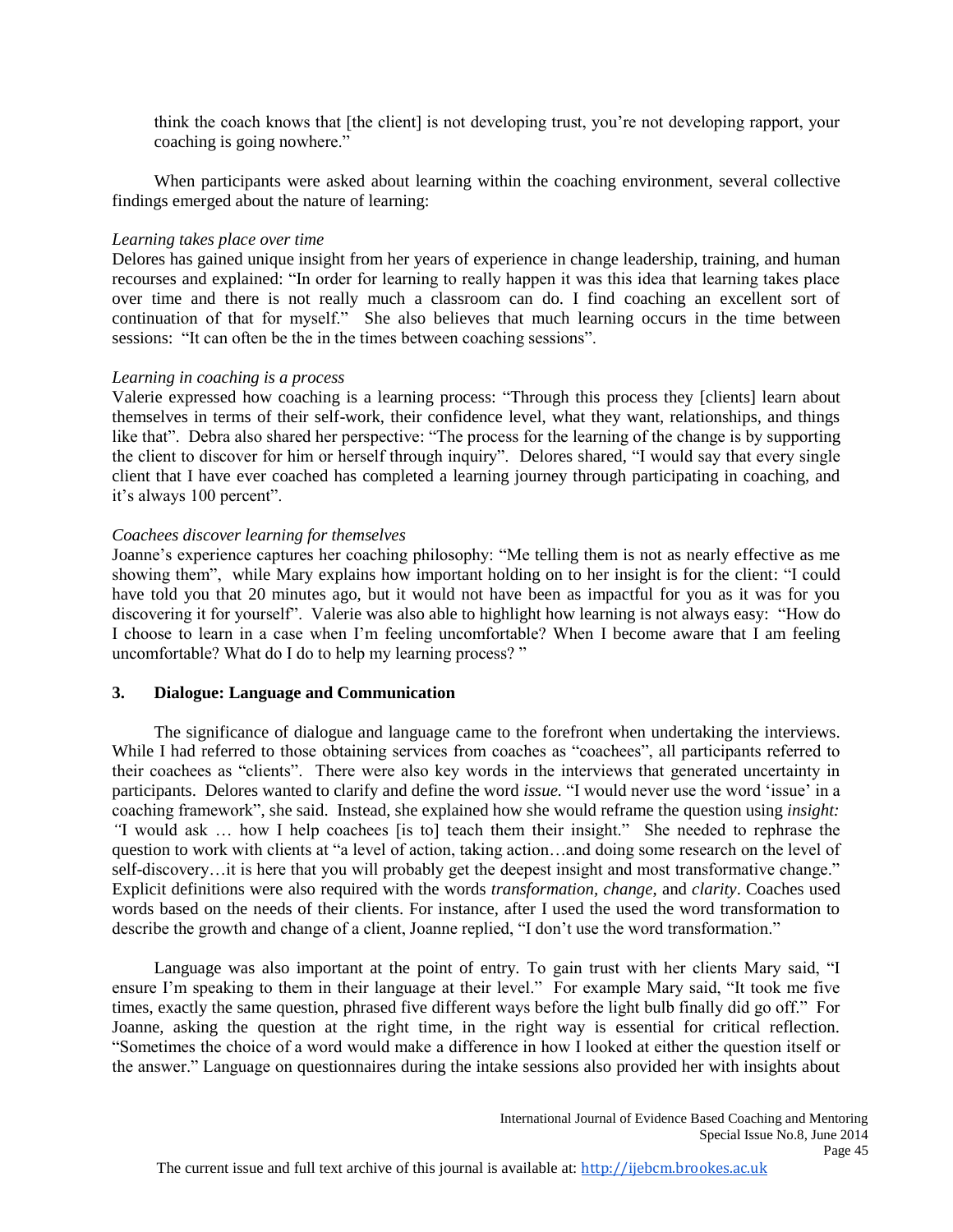potential strengths and weaknesses of her client. Valerie said that her approach was more of a conversation than a lecture. She emphasised the importance of really getting to know her client quickly. "Language is really critical, especially in this kind global environment".

It became very apparent in the interviews that not only were coaches aware of the language they were using, but also how it could impact their clients. Participants demonstrated caution and care in how they used language. They also used key words that were well received by the clients and asked thoughtprovoking and powerful questions. Most critically, they used language to challenge assumptions. Lisa uses frames to teach and guide clients. "When someone says something that is very limiting – I acknowledge they get to be right and then suggest that is not what they are talking about… I totally break down the language for them and help them build awareness about what it is they are saying and how much their language limits them."

Body language was also key in helping coaches assess their coachees readiness for learning and transformation. Across the board, participants observed body language for openness and/or being closed. Mary would ask herself "Are they open or are they closed? Are they sitting there with their arms crossed like they don't want to talk to me...or are they open? Are they relaxed? Are they all uptight?" She also assessed their tone of voice and level of eye contact. Katherine, who does her coaching over the phone said what was most important was "paying attention as a coach, really listening to what they are saying, how they are saying it. I may say to someone – tell me physically, what's going on with you right now? Tell me how you're sitting? Tell me what you're feeling physically? Similarly Joanne, who is educated in theology and narrative medicine, acknowledged how complicated the listening field really is and how she has learned to listen to her clients. "There are lots of different cues from the tone of voice, the way silence is used, the way the pitch works, the velocity." All participants observed body language for clues about openness. Mary would ask herself: "Are they open or are they closed? Are they sitting there with their arms crossed like they don't want to talk to me...or are they open? Are they relaxed? Are they 'all uptight'?" She also assessed tone of voice and level of eye contact.

Body language, like the dialogue itself, was key in helping coaches see and assess their coachees readiness for learning and transformation. Awareness of body language is critical especially, when verbal language is not always present or not a preferred method of communication.

## **4. Transformation**

Participants had mixed and varying understandings of transformation and how it is experienced in their coaching practices. Definitions and interpretations ranged on a spectrum. For some it was nonlinear and ongoing. For others it could be small or a large, expansive transformation and change - the 'caterpillar to butterfly' effect. Some examples include Valerie who said "I don't think it's linear, I think it can be circular…I don't think transformation has a start and an end." Katherine's perspective confirmed its incremental nature: "transformation for me… sometimes it's the ka-boom and sometimes its spelling just a little 'eeke' so, it can be incremental and it can be, wow, this will never be the same again". Delores added, "transformation in itself may not be a realization of what they [the client] thought they were going to do in their coaching agenda but they have transformed from thinking or believing one thing to thinking and believing another thing". Delores said, "I guess transformation seems to carry with it a focus of judgment about the journey that a coachee is taking". She reiterated, "The client is in charge of their journey and if the client wants to make [a] transformational journey…then that is their choice and that is their story". Debra reaffirmed, "I have no right, and it's my philosophy that the purpose of a coach is not to go into impose transformation on a client."

Page 46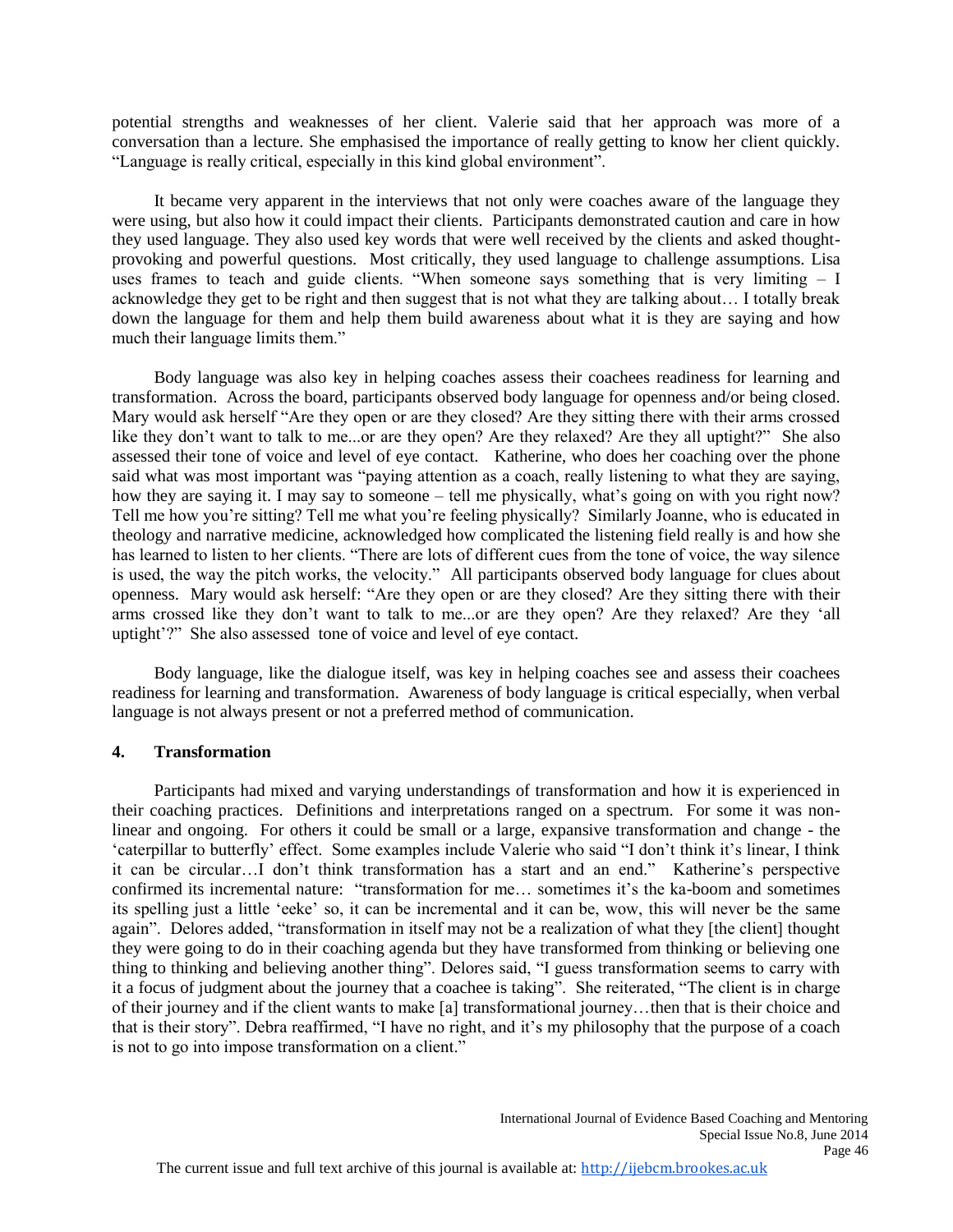Participants found a difference between "clarity" and "transformation".Two participants felt that while their clients experienced transformation during their coaching sessions, transparency or clarity is often the other outcome. Delores asked me as the researcher if I had assumed transformation was expected by the participants. I communicated that was not the intent of the question; rather I wanted to understand what she experiences as a coach. Delores then defined coaching as bringing clarity rather than transformation. Transformation for Delores is "caterpillar to butterfly" where clarity is "now I can see". For Valerie, the individual change in coaching is transformational "the clients I've worked with, the coaching I've witnessed, and even the ones that I've gone through myself, are definitely extremely transformational."

All participants were in agreement that a catalyst must exist in order to cause transformation. Again, there were varying views on how a catalyst was defined. For Valerie, a catalyst takes different forms and is an experience "It could be an experience that you've had let's say a death, a birth, watching someone else go through an illness, just different things in life that impact people. It doesn't have to be something as major as those things that I've discussed." Mary, when describing her own experience being coached said, "to have this coach actually find that button within me and to have me pour out all kinds of stuff that I never actually, not even to my husband interestingly enough, had ever discussed with anybody else before it was like a cleansing I tell you. It was amazing." Susan said that readiness and coaching ability make up a catalyst together.

I think it's the perfect storm. Like a friend of ours describes it: all these opportunities are floating in the air around us all the time, and we may not see them because we are not ready to see them. And when we are ready to see them all of a sudden you know - *oh my-gosh, this came around just at the right time!*

Lisa, viewed the notion of a catalyst very differently from the other participants. She saw the client's motivation as the vehicle: "The person [coachee] has to want it. They have to be open to it [the transformation]."

#### *Fostering Transformative Learning*

Participants were also asked about the ways in which they fostered transformative learning in their clients. There were several unique experiences. Working one to one through individual experience one of the main elements that was present was described by Valerie:

"It could be an experience that you've had let's say a death, a birth, watching someone else go through an illness, just different things in life that impact people. It doesn't have to be something as major as those things that I've discussed. It can even be something really small that can act as a catalyst to make a change or recognize that I'm not happy with something and I want to find out about that and see what I can do with it.

Elements of critical reflection and dialogue were also mentioned**.** Debra recalled a personal experience of critical reflection: "that question took me to that place inside of myself that really transformed my thinking and transformed my being and things became very clear for me…I felt at peace and very at ease with the decisions that I needed to make that I had been struggling with." Katherine also focused on questions:

a powerful question takes someone deeper into their … it takes someone below their rational self [and] there, it resonates to a powerful question. And in fact, the powerful question for you may not be the powerful question for someone else.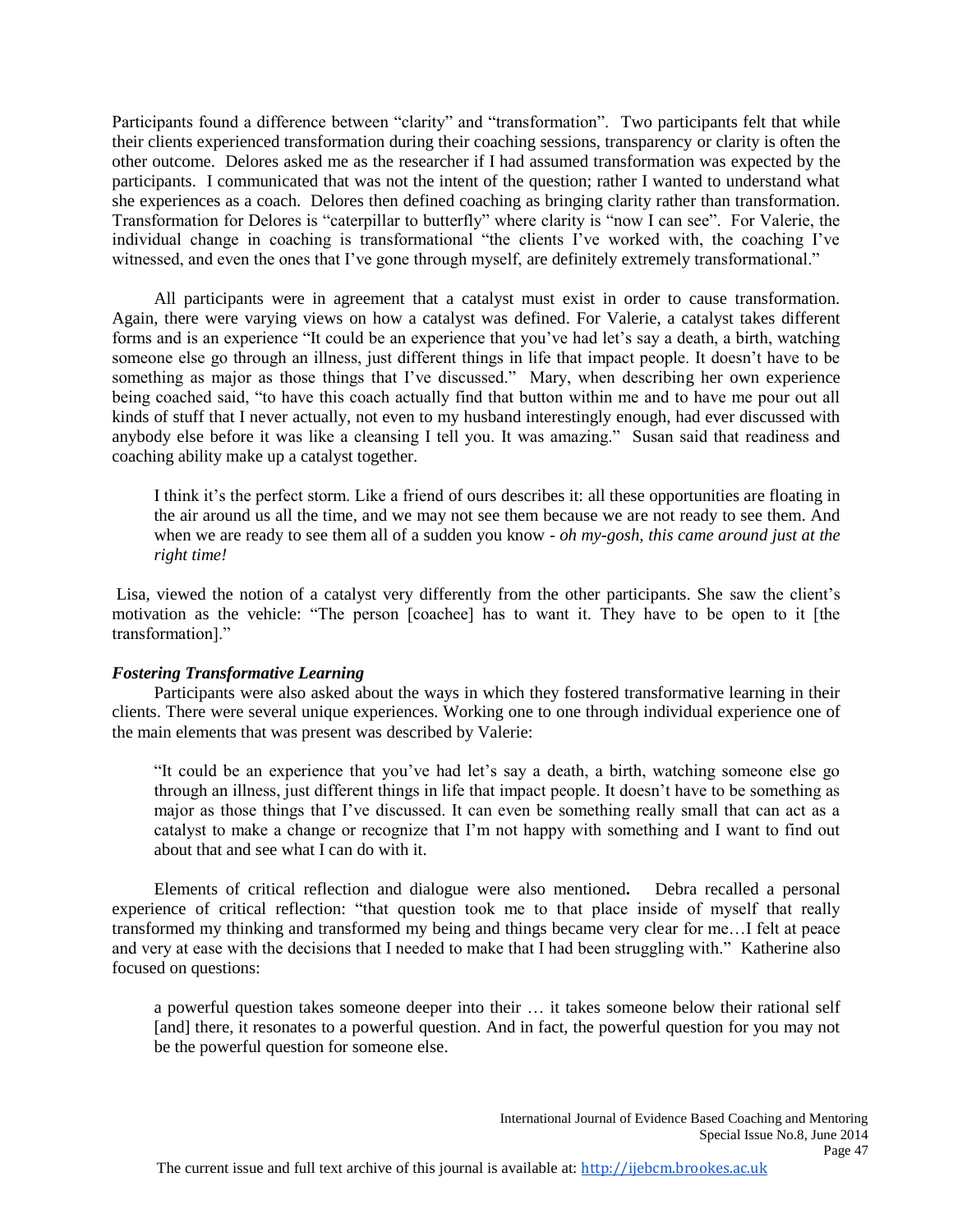Delores uses the action reflection learning cycle 100 percent of the time…"you take action, you reflect on it, you decide what works, what doesn't work, and you go back with a new strategy." Susan shared her experiences, "Coaching is like stretching them - over achievement, so by posing requests…challenging their thinking, or challenging them to dig deeper into their gut or head or wherever they need to go for their own solutions or answers." Mary confirmed a similar practice of challenging thinking: " I say right now you have a series of beliefs [and] my question would be to you: are they your beliefs or are they beliefs that have been imposed upon you by someone else? And I am not expecting an answer today, but I just want you to start thinking about it."

Katherine shared her perspective on integrating consciousness and intuition, as other ways of knowing, into her practice: "so it's integrating, the rationale, the emotional, the spiritual, the physical and the consciousness...and bringing people to that in the coaching process because often, were so focused on the rationale, be scary."

A few participants were able to provide stories and examples of complete transformation. One example comes from Joanne, who recalled a client of hers; a young girl who was depressed and had OCD. Even with medication from doctors there was very little change. Joanne worked with the girl for some time. She has now transformed: "Now I look at this girl who is so self-observant. She can recognize her own pitfalls. She knows when she is getting herself in a tight spot. She has developed mechanisms to be self-reliant in what she needs to do to help herself".

Participants were asked several questions on how they foster transformative change. They were asked to think of some examples of strategies they use, how their client's demonstrated transformative change, and if there were specific changes in behaviors they looked for and how they recognized them. Collectively**,** 10 strategies to foster transformation were directly mentioned by all participants: creating a safe environment; acceptance; presence; no-judgment; asking thought provoking questions/ deep inquiry for critical reflection; challenges false beliefs and assumption's; accountability; active listening; modeling behavior. In addition, individual participants identified more than thirty other strategies: tools and techniques, mental models, frameworks that I have divided into three groups: The first grouping is individual strategies related to the coaching context/environment. In the second grouping I've identified strategies that more naturally would take place during the coaching conversation. The third grouping consists of independent, methodology-specific and unique strategies of preference certain participants. When asked how she fosters transformative change, Susan said, "by being supportive to a coachee, supportive, holding their vision when they can't, challenging them, stretching them, but not forcing them". She also gave examples of strategies used: "Challenging could be by direct inquiry, and to an open ended question, and allowing the coachee time to process and come up with their own perspective on that."

## **Discussion of Mezirow's Six Core Elements of Transformation in Coaching Practice**

When participants were asked about adult learning theory and practices, many had a good understanding that how adults learn differently from children. However, they were not familiar with or had received no training in transformative learning theories and practices. Participants are applying transformative learning theory and practices, but they don't know or are only mildly aware they are doing so.

According to transformational learning theory, there are several necessary conditions and processes that can create a paradigm shift of perspective with adults. Three common themes were central to Mezirow's original theory of transformation (1) experience, (2) critical reflection and, (3) rational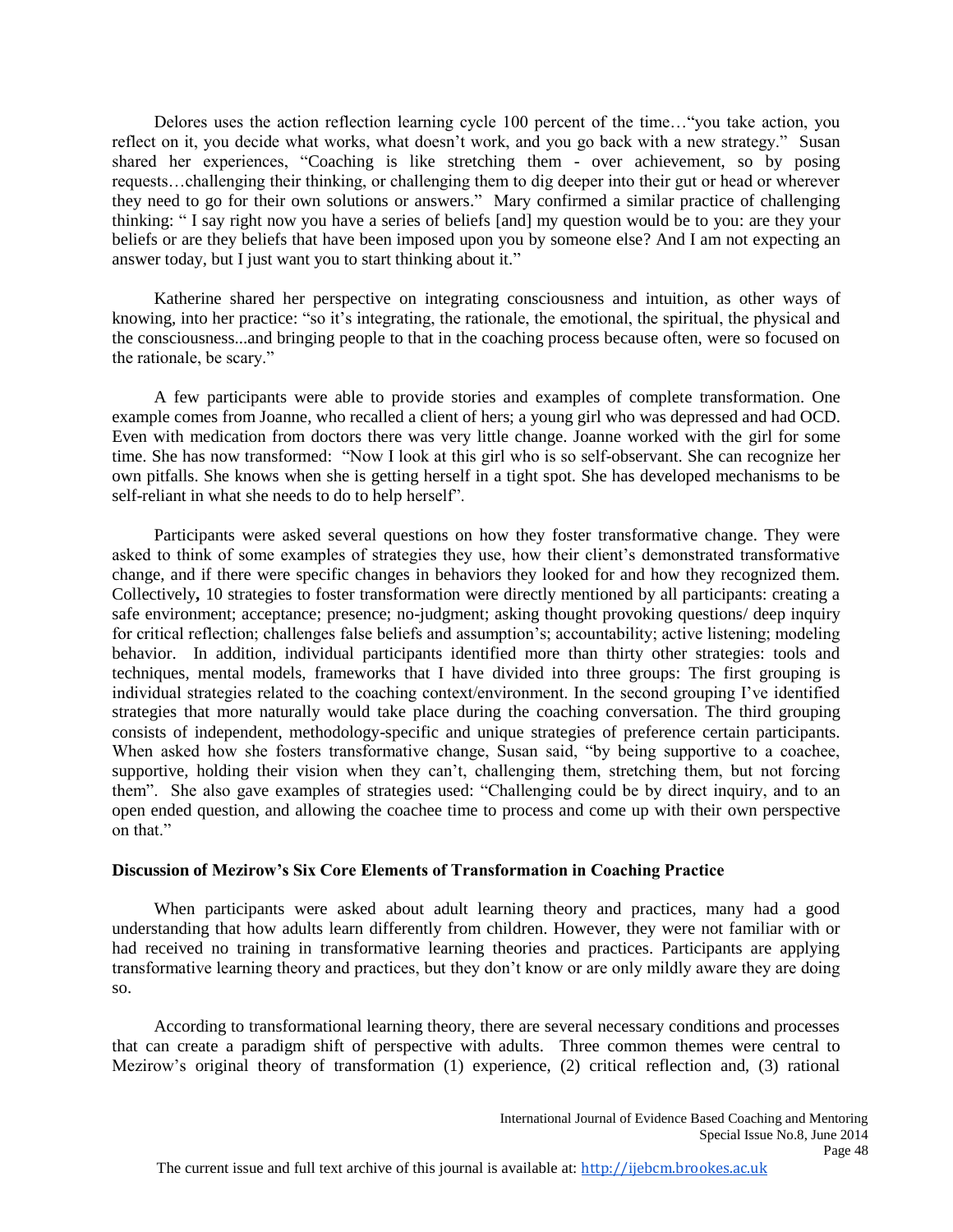discourse in the process of meaning structure transformation (Mezirow, 1991). However, as transformative learning has as evolved others have been added: (4) a holistic orientation, (5) awareness of context, and (6) an authentic practice have emerged as equally important (Taylor, 1998).

## *1) Experience*

According to Mezirow, the learner's experience is the starting point and the subject matter in transformative learning (Mezirow, 1991, 2000). It is the experience itself, or disorientating dilemma as Mezirow suggests, that provides the grist for critical reflection. In order to move successfully through, learners must recognise the limitation of their perspectives.

Participants confirmed that coachees come to coaching for a host of reasons – being stuck in their lives with a problem or issue, a life changing event, professional development, etc. Coaching also begins with individual experience(s). All participants were in agreement that a catalyst must exist in order to produce transformation, regardless of its shape or form. In many instances the catalyst relates very closely to Mezirow's infamous disorientating dilemma. Similarly, the nature of the coaching is to set up to isolate a goal to reach and invite forward experiences. The coachees learn as they progressively work toward reaching their desired goal.

The study confirmed that all coaches use value-laden content such ask homework, 'tasking', inquiry and reflection in dialogue in order to engage in the learning experience and promote critical reflection. According to the study, critical inquiry and follow-up to taskings and assignment occur as part of the coaching conversation and often provoke critical reflection.

## *2) Critical Reflection*

Transformational learning is predicated upon critical reflection. According to Mezirow (2000), a distinctive characteristic of adult learners is to question the integrity of deeply held assumptions and beliefs based on prior experience. When adults go through a disorienting event, they are more likely to revisit and revise their underlying assumptions and adopt a new paradigm and use this new paradigm to actively create new knowledge. This is often accompanied by conflicting thoughts, feelings and actions and can lead to a perspective transformation.

There are three forms of reflection: content (reflecting on what we perceive, think, feel and act); process (reflecting on how we perform the functions of perceiving); and, premise (an awareness of why we perceive). Research revelas that teaching aids such as writing in reflective journals have proven to strengthen the reflective experience by creating artifacts of the ideas and the mind, thus externalising an individual's reflective experience. Writing also helps address a limitation of making sense of reflection. Instructional aids are also used in coaching, however, they take the form of assessments, inquiries or strategies to help foster and facilitate learning and transformation. For example, as part of most intake/discovery sessions coachees are asked to complete written questionnaires and assessments to help coaches assess coachees' readiness for the coaching engagement. Participants confirmed use of theses assessments are critical in determining if a coachee is ready, willing and able ready to participant in a coaching engagement.

Participants confirmed that critical reflection occurs throughout the coaching process, and is ongoing throughout the coaching sessions. Participants did not verbalise different levels of reflection as Mezirow does; however, there is evidence to suggest critical reflection has taken place at the content, process and premise level.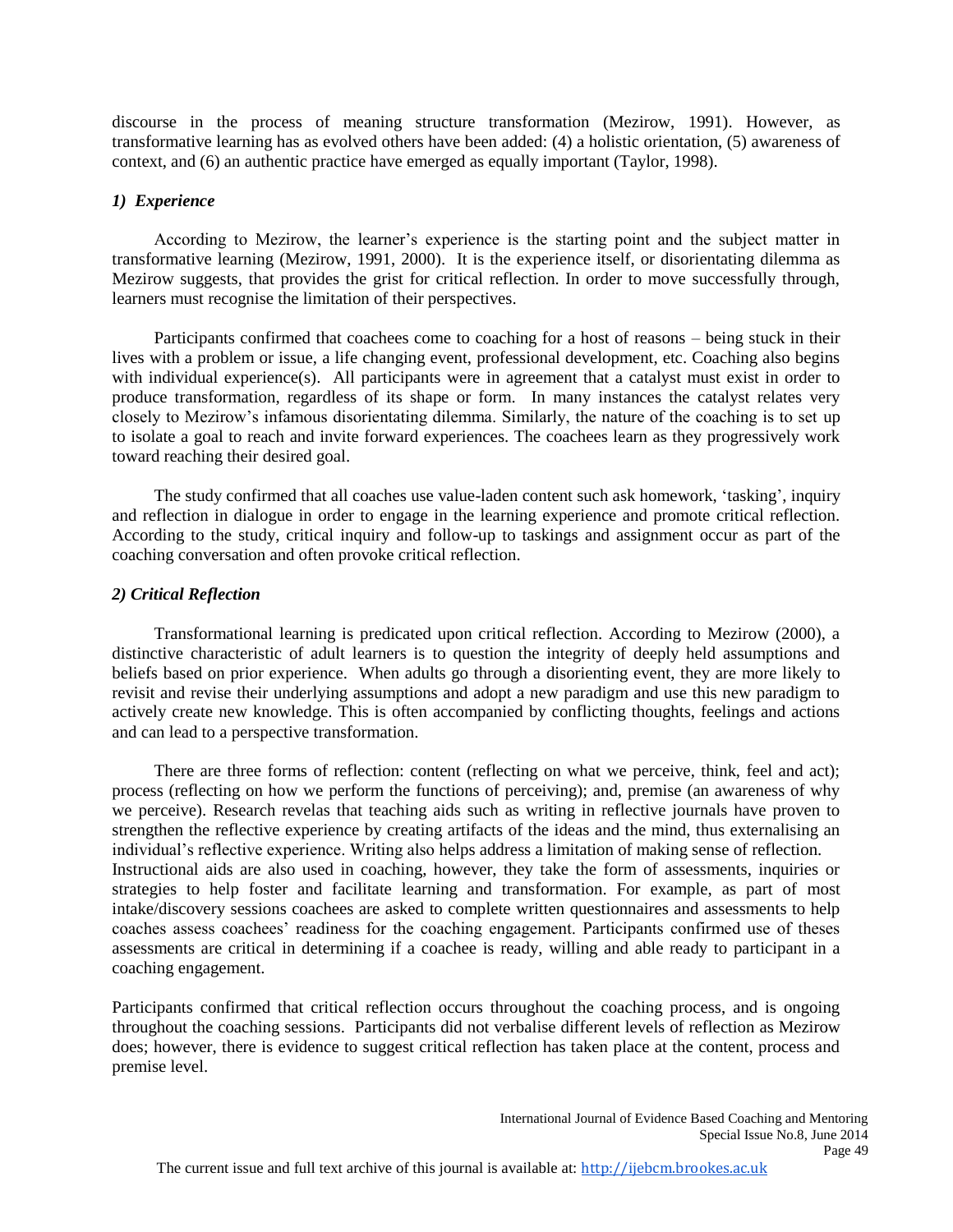#### *3) Dialogue*

Rational discourse through dialogue is the essential medium through which transformation is promoted and developed (Taylor, 1998, 2007). Specifically, this occurs with the recognition that an individual's discontent and the process of transformation are shared with others and that others have negotiated a similar change. According to Carter (2002, p.82) this process is "highly personal and selfdisclosing." Exposure to alternatives encourages the questioning of beliefs, and values, and when this leads to a shift in the way individuals view themselves, their perspectives or world views, they have engaged in transformative learning.

The study revealed that coaches refer to the dialogue that occurs in a coaching session as simply a typical coaching conversation. The findings suggest that through inquiry and reflection coaches were able to "plant seeds" that would grow over time. Homework and taskings provided them with the opportunity to engage with their peers, colleagues, and spouses. Participants noted in many of their experiences that coachees would often admit fear of failure, fear of the unknown, fear of change, pressure from loved ones and an overall vulnerability. Through dialogue and over time by having gained trust and rapport with their coach, limiting decisions and false beliefs and fear were identified; and new perspectives were attained. In instances where coachees were not ready, where they became more closed or shut down, coaches would spread out the coaching sessions, pause or place sessions on hold or simply end the coaching engagement with the interest of the coachee in mind. Participants also acknowledged the time between sessions was equally as important for reflection and coaches recognised that the conversation in coaching is not everyday conversation and it takes considerable strength, courage and vulnerability to participant and fully engage.

#### *4) Holistic Orientation*

Emphasis on a holistic orientation is critical when a less analytical perspective of dialogue occurs. Here, engagement with *others ways of knowing* – the affective and relational – are paramount. Historically, transformative learning has been criticised for much emphasis on rational discourse and critical reflection in the transformative learning process (Taylor, 1998, 2007). According to Brown (2006) learners rarely change through a rational process (analyse-think-change). They "are more likely to change in the see-feel-change sequence" (pg.732). According to Mezirow, to successfully engage in expressive ways of knowing educators have to create a learning environment conducive to whole person learning. Furthermore, expressive ways of knowing provide a means to evoke greater experiences for exploration, helping learners become aware of their feelings and their relationship to sense making, and contextualise them.

The agenda-driven learner centered approach of coaching allows the coachee to learn in their preferred way. In this sense the entire coaching environment is holistic, however, coaching style and coachee-coach will influence how holistic the environment is. Participants confirmed and verified through examples their alternative ways of listening through body language and voice tone, such as velocity and using themselves as an instrument to model learning and development. All of the coaches had a whole-person centered approach to learning therefore evoking the experience for exploration, creating and developing awareness and meaning making are all part of the process.

Participants were questioned about how they ensure the coaching engagement is free of coercion. They reiterated the critical importance of not influencing the environment and provided varying answers to ensure a holistic and authentic environment is created. Some coaches go out of their way to make sure there is zero co-dependency, while others question their own intentions when they themselves feel there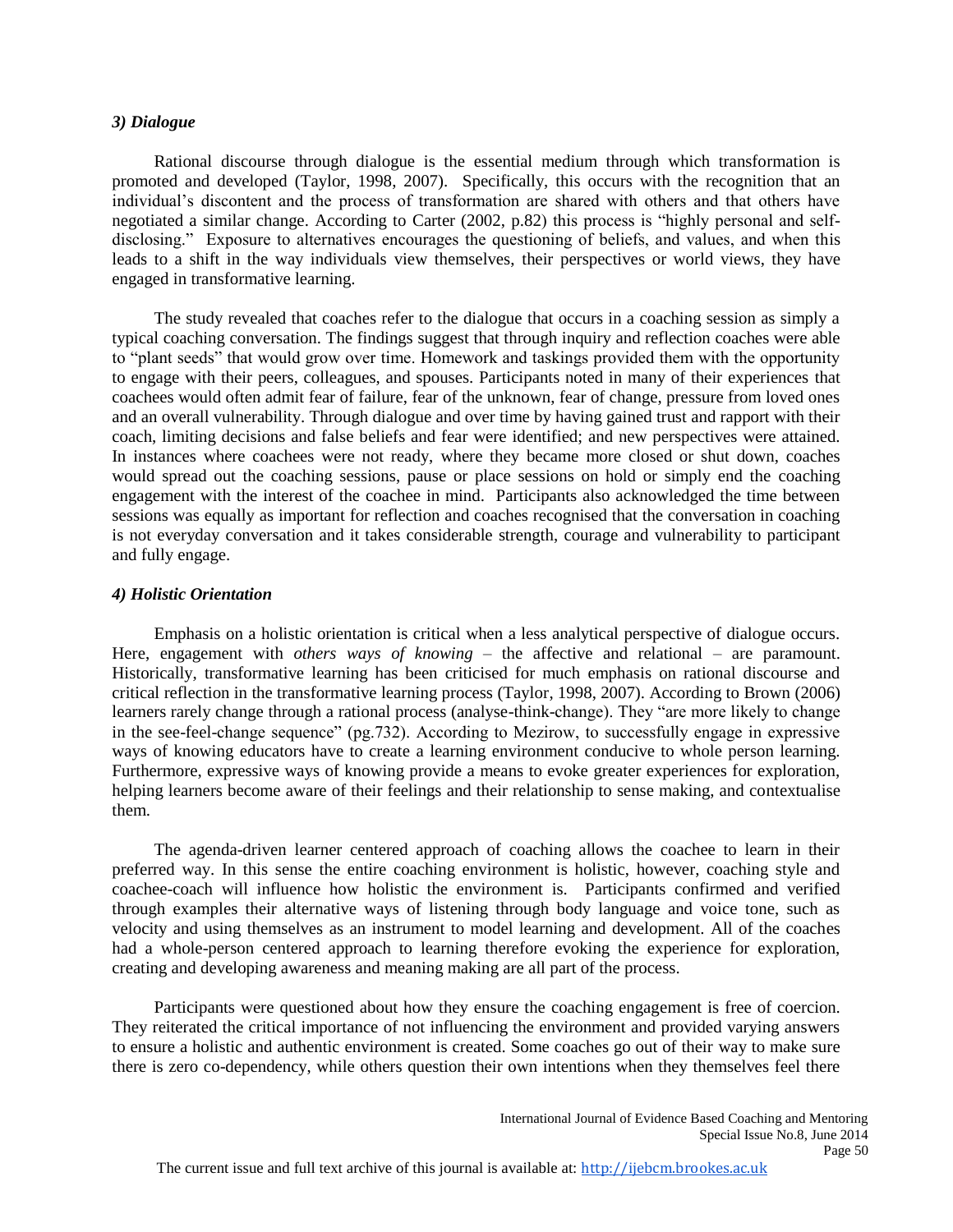should be more movement. Almost all coaches discussed the importance of receiving ongoing coaching to make sure they are fully present during their coaching sessions for the client.

#### *5) Awareness of Context*

To develop awareness of context in fostering transformative learning is to develop a deeper appreciation and understanding of the personal and socio-cultural factors that play an influencing role in the process of transformative learning. External factors may include the conditions surrounding the immediate learning event, the personal and professional situation of the individual at the time and their prior experience, and the background or context shaping society.

Awareness of context was the hardest element to discern from the interviews. Participants acknowledged that most of their clients would have a different perspective, especially in experiencing transformation. Cultural awareness was raised as a concern from one participant and the need to include more diversity and less individual-centric coaching models and more family or community centered perspectives.

Research suggests fostering transformative learning in a traditional classroom setting is timeconsuming, particularly when an effort is being made to provide access to all participants' voices (Taylor, 1998, 2007). The study confirms that learning and transformation do take place over time; however, this experiential learning is paid for by the coachee and therefore the time is accounted for and is a priority for the most part. Coaching engagements do not suffer from the same criticism of the traditional classroom as there is no specific ending to the coaching that cannot be adjusted. Coaching is not bound by the historical constraints experienced within in higher education settings.

#### *6) Authentic Relationships*

According to Cranton (2006), fostering transformative learning depends to largely on establishing meaningful and genuine relationships. Research suggests that by building trusting relationships learners develop the confidence to deal with learning on an affective level, where transformation can at times be perceived as threatening and an emotionally charged experience. Authentic relationships also allow individuals to have questioning discussions, share information openly, and achieve mutual and consensual understanding.

Authentic relationships then are seen as the cornerstone of the context of the coaching environment. The safe and sacred environment provides a physical space and emotional environment in which the coachee can be heard. Since the coachee selects the coach and negotiates the coaching agreement, he/she also has the right to terminate the relationship at any point in time. The research study reaffirms how intimate and delicate the space is in which these transformative conversations occur. The role of the coach is to ask powerful questions, listen and empower an individual to elicit skills and creativity and this was supported by the research findings. Building rapport through matching body language and mirroring techniques with the client is also thought to be integral to the coaching relationship.

#### **Conclusion**

The aim of this research was to discover if and how transformative learning theory is applied in coaching. The research addressed whether coaches have knowledge of, and are aware of, transformative learning practices; actively make use of transformative learning theory and practices through their identified coaching model and their coaching practice; feel the application of transformative learning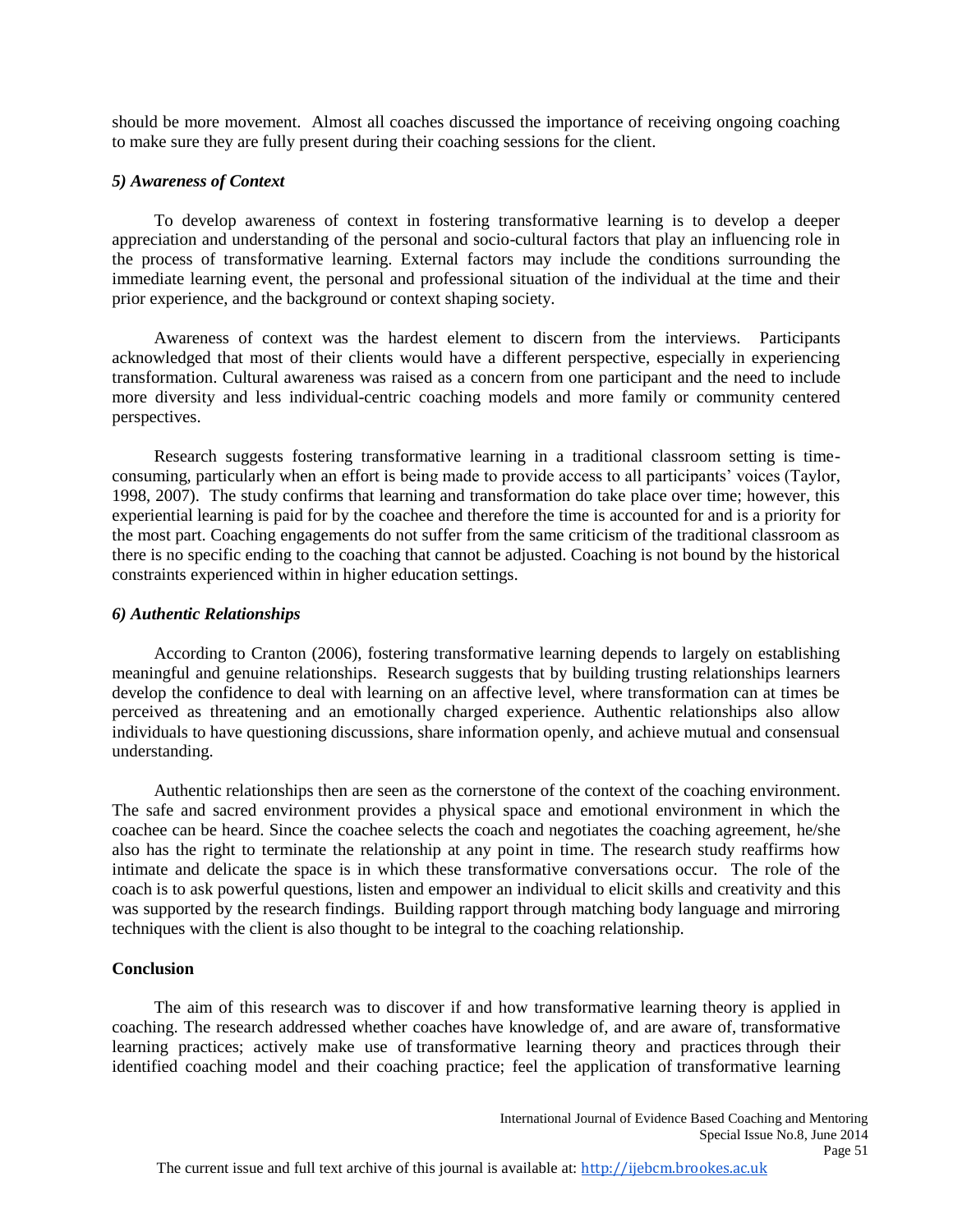practices can enable their coachees to learn more effectively and efficiently in their dyadic (one-to-one) coaching practice; experience and describe the effects of on transformative learning on coaching. The findings of the study revealed four emerging themes: space and context of the coaching environment; learning in the coaching relationship; dialogue, language and communication; and transformation. The research found robust links between the fields of coaching and adult learning theory, specifically, Mezirow's (2009) six core elements of transformation: individual experience; critical reflection; dialogue; holistic orientation; awareness of context; authentic relationships, all of which the study shows are actively used by coaches, even though they may not have been overtly aware that they were doing so.

As coaching continues to grow and standardize through accreditation, there may very well be a time when coaching will be acknowledged as adult education. In particular it may be that the rapidly growing field of coaching would be improved by the application of the historically rooted theories of adult education, especially transformative learning theory.

#### **References**

- Askew, S., & Carnell, E. (2011). *Transformative coaching: A learning theory for practice*. London, England: Institute of Education, University of London.
- Carter, T.J. (2002). The importance of talk to midcareer women's development: A collaborative inquiry. Business Communication, 39, 55-91.
- Cox, E. (2006). An adult learning approach to coaching. In D. Stober & A. Grant (Eds.), *Evidence based coaching handbook* (pp.193-217). Hoboken, NJ: John Wiley & Sons.
- Cox, E. (2013). *Coaching Understood: A pragmatic inquiry into the coaching process*., London: UK: Sage Publications.
- Cranton, P. (2006). *Understanding and promoting transformative learning.* San Francisco, CA: Jossey-Bass.
- Cranton, P., & Carusetta, E. (2004). Perspectives on authenticity and teaching. *Adult Education Quarterly, (55)* 5–22.
- Du Toit, A., & Sim, S. (2010*). Rethinking coaching: Critical theory and the economic crisis*. Houndmills, Basingstoke, Hampshire: Great Britain: Palgrave MacMillan
- Gray, D. E. (2006). Executive coaching: Towards a dynamic alliance of psychotherapy and transformative learning process. *Management Learning, 34*(4), 475–497.
- Knowles, M.S. (1980). The Modern Practice of Adult Education: From Pedagogy to Andragogy. Englewood Cliffs, NJ: Cambridge Adult Education.
- Kolb, D. A. (1984). Experiential learning: Experience as a source of learning and development. Englewood Cliffs, NJ: Prentice Hall.
- Lichtman, M. (2013). Making meaning from your data. In *Qualitative research in education* (pp.241– 268). Thousand Oaks, CA: Sage Publishing.
- Merriam, S.B., Caffarella, R. S., & Baumgartner, L. M. (2007). *Learning in Adulthood: A Comprehensive Guide* (coursesmart) (3rded.). San Francisco, CA: Jossey-Bass Publishers.
- Merriam, S. (2009).*Qualitative research: A guide to design and implementation*. San Francisco, CA: Jossey-Bass.
- Mezirow, J. (1991). *Transformative dimensions of adult learning*. San Francisco, CA: Jossey-Bass.
- Mezirow, J. (2000). How critical reflection triggers transformative learning. In Mezirow, J., & Associates (Eds), Learning as transformation. San Francisco, CA: Jossey-Bass.
- Mezirow, J., & Taylor, E. W. (2009). Fostering transformative learning. In J. Mezirow, E. W. Taylor, & Associates (Eds.), *Transformative learning in practice* (pp. 3-17). San Francisco, CA: Jossey-Bass.